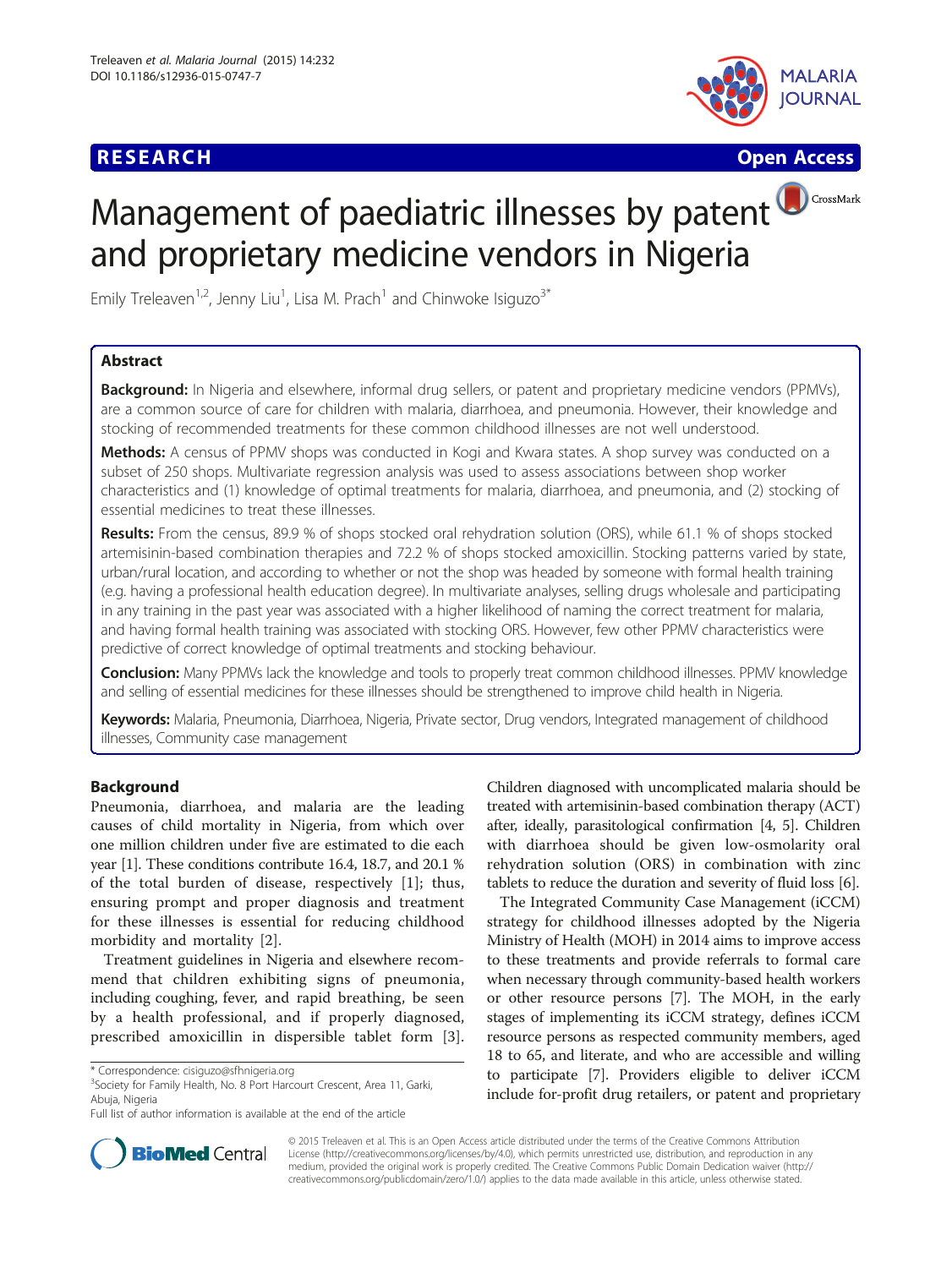medicine vendors (PPMVs), who are often the first source of care for common health concerns and commodities [[8, 9](#page-8-0)], including treatment for children under five with fever or cough [\[10\]](#page-8-0). With an estimated over 200,000 shops in Nigeria [\[11\]](#page-8-0), PPMVs are highly accessible and are a particularly important access point for basic health services among rural and poor households [\[8](#page-8-0), [12](#page-8-0), [13](#page-8-0)].

However, PPMV licensure does not require formal pharmacy training or a minimum level of education [[14](#page-8-0)–[16](#page-8-0)], which raises concerns about the quality of care that PPMVs provide. PPMV licensure is currently under review by the Pharmacy Council of Nigeria (PCN), and some PPMVs have formal medical training, such as nursing or pharmacy. PPMVs are permitted to sell prepackaged, over-the-counter drugs (e.g. ACT, ORS) but not prescription drugs (e.g. antibiotics) [[17](#page-8-0)]. Past studies of PPMVs in Nigeria have found they may improperly identify and treat common childhood illnesses [\[18](#page-8-0), [19](#page-8-0)], and that many PPMVs sell drugs and services beyond their legal scope of practice [[11, 16](#page-8-0)]. Because PPMVs are for-profit microenterprises, they are particularly responsive to what their customers ask of them [\[14, 20](#page-8-0)], which may lead to under-stocking and under-provision of low-demand products, such as zinc [\[21](#page-8-0)]. Despite their central role in delivering treatments for childhood illnesses [\[10\]](#page-8-0). Little is known about how PPMVs provide integrated disease management for children [[22](#page-8-0)]. The few existing studies of PPMV practices around childhood illness focus almost exclusively on malaria [[16](#page-8-0), [23, 24](#page-8-0)], with only one study on childhood diarrhoea [[25](#page-8-0)] and none on pneumonia [[22](#page-8-0)].

Because of their abundance, accessibility, and eligibility as an iCCM provider, coupled with concerns over quality of care, this study of PPMV practices examines their stocking practices and knowledge for three common childhood illnesses, malaria, diarrhoea, and pneumonia, for which there is scant existing evidence. Specifically, this paper aims to describe PPMVs' stocking patterns of essential medicines to treat malaria, pneumonia, and diarrhoea, and assess associations between shop worker characteristics and knowledge and stocking of optimal treatments for these diseases. Understanding PPMVs' knowledge and stocking of malaria, pneumonia, and diarrhoea treatments in the context of iCCM scale-up in Nigeria is important as they are a primary point of care for sick children; implications for iCCM implementation are discussed.

## Methods

## Data sources

A census of all retail establishments selling drugs in Kogi and Kwara states was conducted from April to September 2013. Kogi and Kwara states were chosen to represent Nigeria's central region, with mixed populations

by religion, socio-economic status, ethnicity, and mix of urban, peri-urban, and rural areas, in comparison to southern Nigeria, where a majority of studies in Nigeria are concentrated [[24](#page-8-0)].

This census listing produced a database of 2,083 shops (1,088 in Kogi, 995 in Kwara), and collected limited information on shop owner and worker characteristics, and the types, doses, and brands of medicines stocked for malaria, pneumonia, and diarrhoea. From this listing, 250 shops (125 in each state) were selected for a survey that collected additional information on shop characteristics, services, and knowledge and practices of shop workers. The sub-sample included in the survey was not meant to be representative of the census, but to generate an analytical sample. Due to logistical challenges and security concerns of extended periods of stay in certain areas, the sub-sample was chosen through a modified stratified random sampling approach. In each state, shops within a 25-km radius of the center of four urban or peri-urban hubs (ranging from 21 to 39 shops per hub) were randomly selected, stratified across urban, peri-urban, and rural locations (Kogi: Ayangba, Ida, Lokoja, and Okene; Kwara: Ajase-Ipo, Bode-Sadu, Ilorin, and Omu-Aran). In consultation with a geospatial expert, a 25-km was determined to be sufficient to generate a difference in urban, peri-urban, and rural locations. If a shop could not be located (due to absent provider, closed shop, or incorrect address), the next closest shop was selected as a substitute (Kogi: 30 shops, Kwara: 24 shops) to preserve sample stratification, regardless of its inclusion on the census, and to account for shops that opened after the census was taken. All shops selected in the sampling process or identified as a substitute were eligible to participate.

#### Data collection

From Monday to Saturday in September and October 2013, one multi-lingual study surveyor was assigned to visit one shop per day. Upon arrival, the surveyor self-identified as working with a non-profit organization focused on health, and sought consent from the person in charge (79.2 % shop owner, 6.8 % manager, 13.2 % apprentice, 0.8 % other). Shop owners were not given advance notice. All shops located and approached for consent agreed to participate.

Surveyors administered the survey in the morning when customer traffic was typically low. Interruptions for attending to customers were permitted. The survey instrument was designed to collect information on shop owners' and workers' sociodemographic characteristics, self-reported knowledge and practices for treating childhood malaria, diarrhoea, and pneumonia, resources for drug and healthcare advice, and training. Participants were given a small gift for participation (wall clock valued at 500 Naira [~US\$3.13]).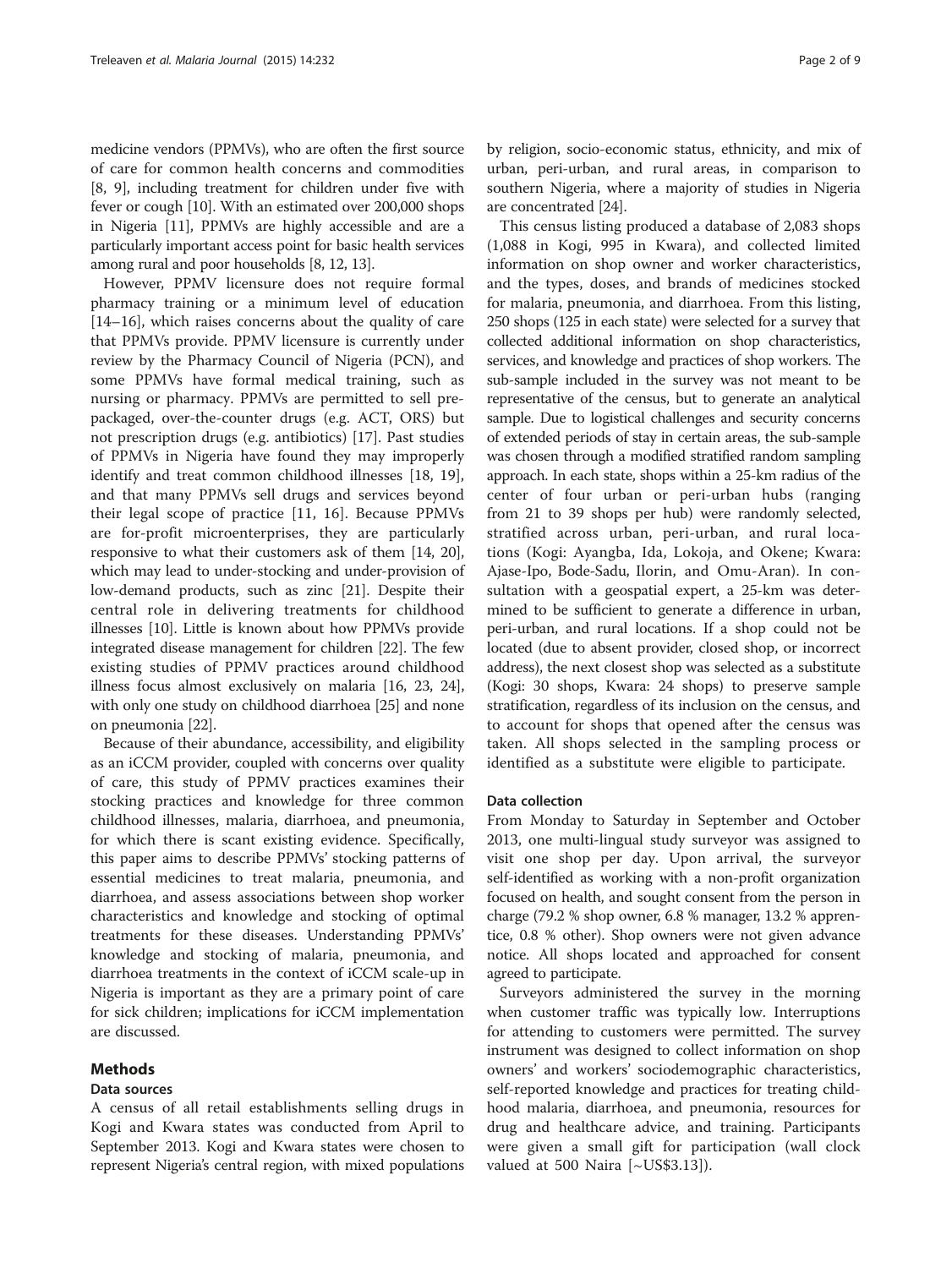#### Outcome measures

Two outcome measures were analyzed in this paper: (1) correct knowledge of the most effective drug to treat malaria and diarrhoea; and (2) whether the shop stocked at least one effective drug for the treatment of malaria and diarrhoea. Due to the extremely low recognition and understanding of pneunomia among respondents, multivariate analyses of outcomes for pneumonia were not possible (see results). Further, diagnosis is excluded as an outcome because PPMVs are not legally allowed to perform diagnostic tests. Knowledge of the most effective drug to treat childhood malaria, diarrhoea, or pneumonia was coded as correct if the respondent answered with ACT, ORS, or amoxicillin, respectively. While other appropriate treatments exist for these illnesses, ACT, ORS, and amoxicillin were chosen because they are listed as optimal treatments under iCCM guidelines. Stocking of zinc for treatment of diarrhea is excluded as an outcome due to its extremely low prevalence in the study area. Respondents were asked about treatments for specific diseases and symptoms; where they provided brand names, responses were recoded to the type of medicine, such as "ACT" for "Coartem."

## Data analysis

In bivariate analysis, differences in knowledge of most effective treatments, drug stocking, shop characteristics [state, location (urban, peri-urban, or rural), registration with the PCN, selling wholesale drugs, and offering tests or examinations to customers], and respondents' characteristics (age, sex, education, years of experience working at a drug shop, religion, proportion of household income from the shop, and participation in any type of training in the past year) between respondents with and without formal health training are examined. Respondents self-reporting health training as a doctor, nurse, midwife, pharmacist, laboratory technician, or community health extension worker (CHEW) were considered to have formal health training, while current or finished PPMV apprentices were considered not to have formal health training. In addition to retail sales, some PPMVs sell drugs wholesale to other PPMVs or pharmacies. Respondents self-reported whether they provide examinations or diagnostic tests, such as malaria rapid diagnostic tests or physical examinations. Respondents who reported that more than half of their household income was generated from the PPMV shop were coded as having the majority of their household income come from the shop.

For treatment knowledge and stocking outcomes, multivariate analyses were conducted using logistic regressions. It is important to note that too few respondents gave correct answers for pneumonia treatment, which precluded further multivariate analysis (see results). Covariates for PPMV shop and worker characteristics were selected based on a priori hypotheses of determinants of knowledge and stocking practices and included those listed above. Analyses were conducted using STATA SE Version 13.1.

Interaction effects were tested to explore whether PPMVs with formal health training had significantly different knowledge or stocking practices if they were male, had more years of experience, or were located in an urban area. As none were significant, they are not included in the final analysis. Alternative categorizations of age, years of experience, and profession were examined to assess sensitivity, but resulting estimates did not change substantive findings. It is important to note that the Affordable Medicines Facility-malaria (AMFm) programme, an international subsidy on ACTs to increase its supply and affordability and reduce the use of non-recommended anti-malarials, which included a malaria and malaria training programme for participating providers, operated in the study area [\[20\]](#page-8-0). Selected retail outlets, including some larger PPMVs, participated in the AMFm programme as distributors, and many PPMVs were recipients of the subsidized retail products and training component. We explored the independent effect of AMFm inclusion, but, because participation in the AMFm program was not associated with our outcome measures, it is not included in the final analysis.

#### Ethical considerations

Ethical approval was obtained from the National Health Research Ethics Committee of Nigeria (NHREC/01/01/ 2007-05/09/2013). Surveyors obtained written informed consent from all persons in charge at selected shops.

## Results

#### Stocking patterns from the PPMV shop census

A total of 1,088 PPMV shops in Kogi and 995 in Kwara were identified during the census. 33.3 % of Kogi shops and 12.2 % of Kwara shops participated in the AMFm programme. Figure [1](#page-3-0) displays the stocking patterns for essential medicines across urban, peri-urban, and rural locations. In Kogi, stocking of any form of amoxicillin was higher in urban areas (89.3 %) compared to peri-urban (80.9 %) and rural (63.5 %) areas. In Kwara, the trend for amoxicillin stocking was reversed: 59.7 % among urban PPMVs, increasing to 69.5 % of peri-urban shops and 80.4 % of rural shops. Although lower in Kwara, stocking of ACTs in Kogi and Kwara was highest in urban areas (80.3 and 61.9 %, respectively) compared to peri-urban (71.5 and 48.5 %, respectively) and rural (62.8 and 42.1 %, respectively) shops. Of the essential medicines, availability of ORS was highest overall, with 85.0 % (urban Kwara) to 93.5 % (rural Kogi) of PPMV shops stocking it. Less than 3 % of all PPMVs stocked zinc tablets. Zinc stocking was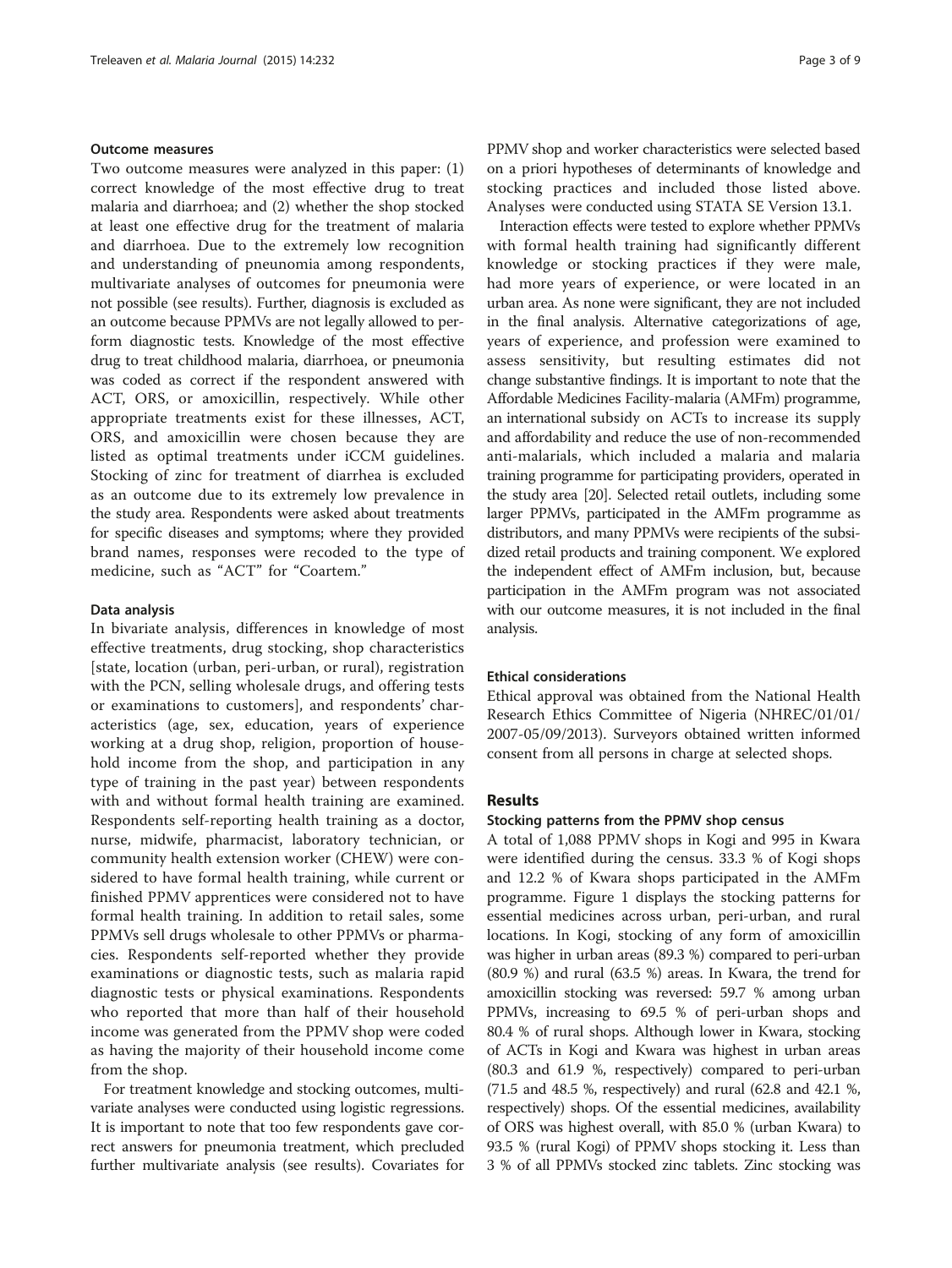<span id="page-3-0"></span>

highest in urban Kogi, 8.8 %, but fewer than 1 % of PPMVs stocked zinc in urban Kwara.

Overall, 57.0 % of PPMVs had some type of formal health training, of whom 30.4 % were nurses or midwives, 21.5 % CHEWs, 4.3 % pharmacists, and 0.7 % doctors.

Among shop owners and workers with formal health training, over three-quarters (86.7 % of doctors, 75.9 % of nurses/midwives, 84.3 % of CHEWs, and 79.3 % of pharmacists) stocked amoxicillin, while only 68.2 % of PPMVs without formal health training did so (Fig. 2). A

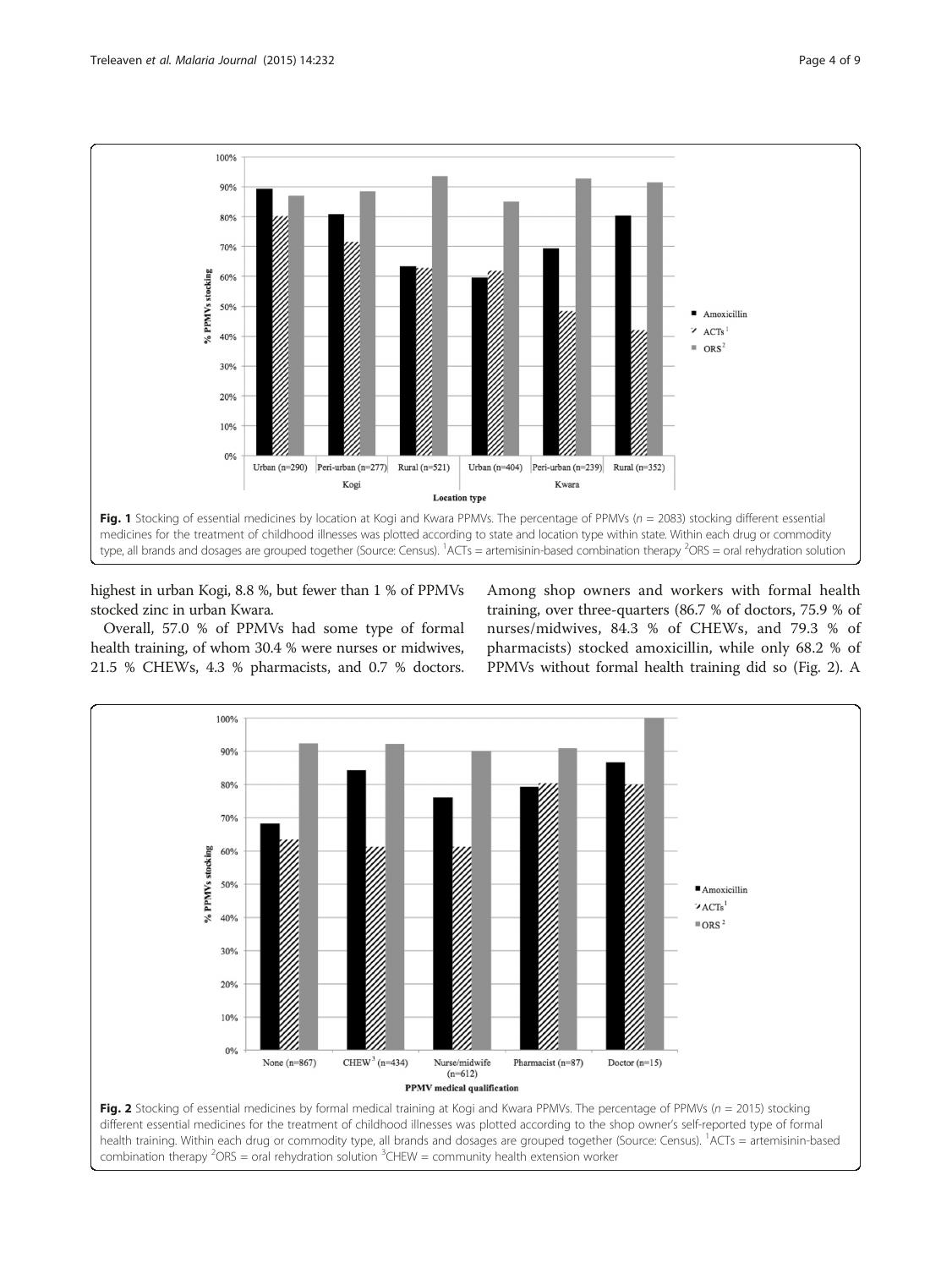higher percentage of shop owners who were pharmacists or doctors stocked ACT (80.4 % and 80.0 %, respectively), compared to PPMVs who were CHEWs (61.3 %), nurses/ midwives (61.3 %), and those without formal health training (63.3 %). Stocking of ORS was very high overall, with 100 % of doctors and over 90 % of all other shop owner types stocking it. Stocking of zinc was highest among nurses/midwives (12.7 %) and pharmacists (8.5 %), but was less than 3 % of CHEWs and those without formal health training, and no doctors stocked zinc.

#### Shop survey sample characteristics

For the subset of PPMVs shops selected for the shop survey, basic characteristics of the shop and the person in charge are summarized in Table [1.](#page-5-0) Overall, 21.2 % of PPMVs in the shop survey had any formal health training. The percentage of PPMVs with formal health training differs between the census and the shop survey due to two reasons: (1) The random sampling frame employed in the shop survey had to be modified to accommodate logistical challenges and security risks; (2) Some shops enumerated from the census were not able to be located if they were no longer in business, and replacement shops may include new businesses that were newly operational since the census was taken. Limitations are discussed in the following section.

A majority of formally trained PPMVs were CHEWs (52.8 %), followed by nurses/midwives (34.0 %), laboratory technicians (7.6 %), and pharmacists (5.7 %). Among PPMVs without health training, 67.7 % had completed an apprenticeship; 32.3 % were current PPMV apprentices or did not report any form of formal or informal training. In this sample, a higher percentage of PPMVs in Kwara had health training (60.4 % versus 39.6 % in Kogi), while PPMVs without formal health training were evenly distributed between the two states. A slightly higher proportion of health-trained PPMVs were in a rural area (47.2 % versus 20.8 % and 32.1 % in urban and peri-urban areas, respectively). Those without formal training were more evenly distributed across locations.

Over half of health-trained and untrained PPMVs were male (52.8 and 60.3 %, respectively). The mean (SD) age of health-trained respondents was nine years older than untrained respondents—40.0 years (12.3) compared to 31.0 years (10.9), respectively ( $p = 0.000$ ). A higher percentage of PPMVs were Christian than Muslim. Both educational attainment and experience working at a PPMV shop were significantly higher among respondents with health training than those without: 94.3 % versus 23.4 % with post-secondary education ( $p = 0.000$ ), respectively; a mean (SD) of 16.7 years (11.2) of PPMV work experience versus 10.5 years (8.2;  $p = 0.000$ ), respectively. Health-trained PPMVs were significantly more likely to offer tests or examinations to customers (52.8 %) than

untrained PPMVs (30.3 %;  $p = 0.002$ ). Differences between health-trained and untrained PPMV were not observed for respondents who reported that more than half of their household income came from the shop, that their shop sold drugs wholesale, or that the shop was registered with the PCN.

Differences between respondents with and without formal health training were not statistically significant for naming of the most effective treatments for malaria, diarrhoea, or pneumonia, or stocking of ACT, ORS, or amoxicillin.

## Multivariate analyses of the correlates of knowledge and stocking of most effective treatments

In multivariate analysis (Table [2\)](#page-6-0), characteristics associated with having higher odds of correctly naming the most effective treatment for malaria included residing in Kogi state (OR = 4.093; 95 % CI 1.711–9.793), being a PCN member (OR = 3.181;95 % CI 1.165–8.685), selling drugs wholesale (OR = 4.230; 95 % CI 1.351– 13.680), and having participated in any trainings in the previous year (OR = 2.397; 95 % CI 1.135 - 5.060). No PPMV characteristics were significantly associated with stocking ACTs. State was the only characteristic associated with naming the most effective treatment for diarrhoea (Table [3](#page-6-0)): respondents in Kogi were significantly less likely to identify ORS than those in Kwara (OR = 0.240; 95 % CI 0.104 - 0.555). Respondents with formal health training were significantly more likely to stock ORS than those without health training  $(OR = 2.625;$ 95 % CI 1.103 - 6.802). No other covariates significantly predicted stocking of ORS. Paediatric formulations of amoxicillin are not available in Nigeria; therefore, any reported amoxicillin stocking, which is against current PPMV regulations, is for adult formulations. For this reason, further analysis of this outcomes was excluded.

## **Discussion**

Drug retailers, such as PPMVs, provide a majority of drugs to treat childhood illnesses in low- and middle-income countries and have the potential to contribute to advancing child health. However, this and other studies [[12](#page-8-0), [19, 26](#page-8-0)] have indicated that PPMVs do not always properly treat common childhood illnesses. In Kogi and Kwara states, about 75 % of shops stocked ORS and ACT, the majority of shops offered amoxicillin contrary to current regulations, and those stocking zinc were minimal.

The results also indicate that although many PPMVs stock treatments for pneumonia, diarrhoea, and malaria, knowledge of the most effective treatment is lower. Moreover, having formal health training was not significantly associated with naming the most effective treatments for malaria or diarrhoea in multivariate analyses, and was only statistically related to stocking of ORS. Hence, even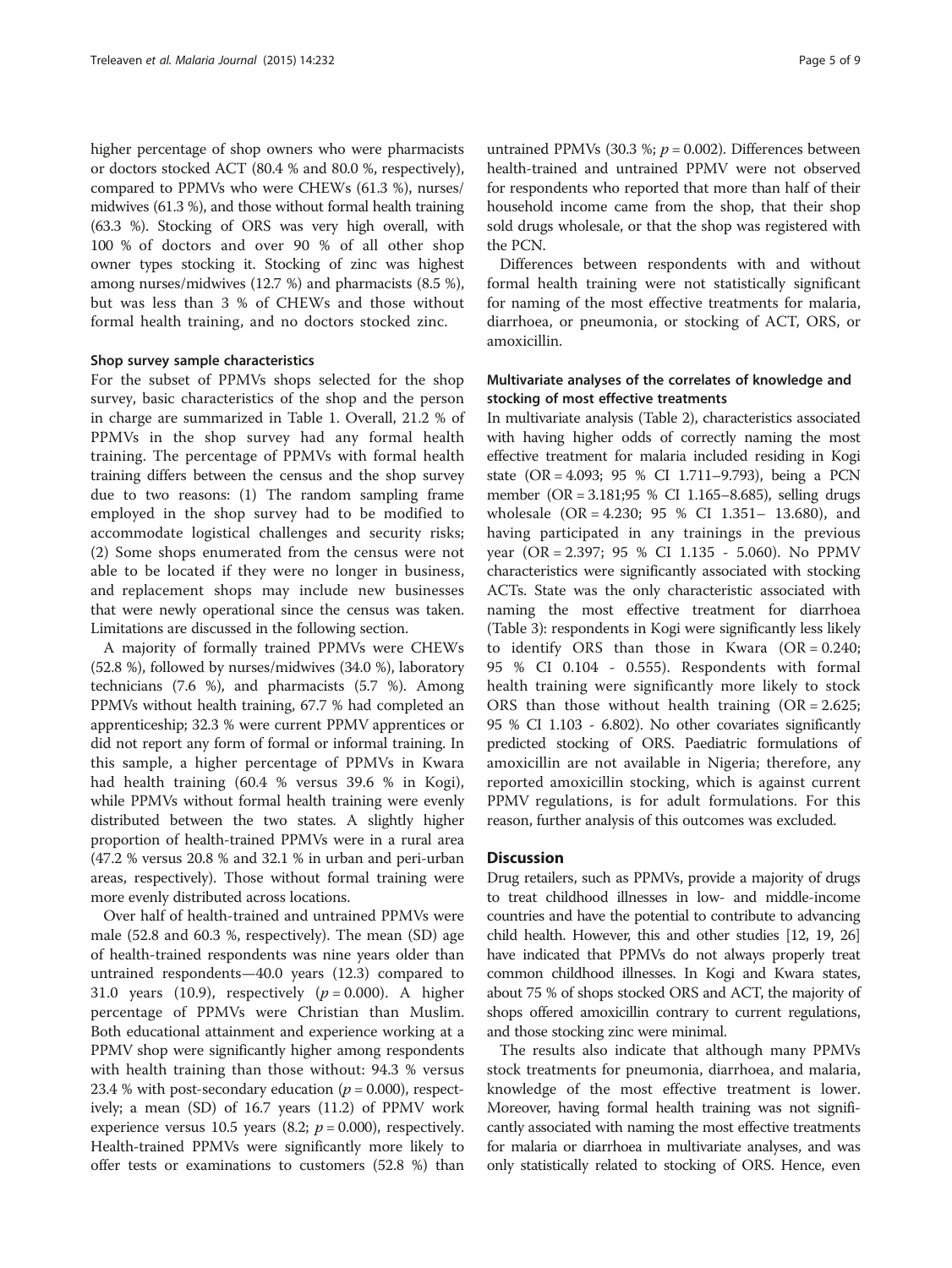## <span id="page-5-0"></span>Table 1 PPMV Shop characteristics (Source: Shop survey)<sup>a</sup>

|                                                      | Health training n (%) | No health training (%) | $p$ -value |
|------------------------------------------------------|-----------------------|------------------------|------------|
| Knowledge of shop workers and owners                 |                       |                        |            |
| Named most effective treatment for malaria           | 39 (73.6)             | 135 (68.5)             |            |
| Named most effective treatment for diarrhoea         | 15 (32.0)             | 63 (28.3)              |            |
| Named most effective treatment for pneumonia         | $0(0.0\%)$            | 1(0.5 %)               |            |
| Drug stocking <sup>b</sup>                           |                       |                        |            |
| Stocked ACT <sup>c</sup> for malaria treatment       | 38 (71.7)             | 144 (73.9)             |            |
| Stocked ORS <sup>d</sup> for diarrhoea treatment     | 45 (84.9)             | 146 (74.9)             |            |
| State                                                |                       |                        |            |
| Kogi                                                 | 21 (39.6)             | 103 (52.3)             |            |
| Kwara                                                | 32 (60.4)             | 94 (47.7)              |            |
| Location                                             |                       |                        |            |
| Urban                                                | 11 (20.8)             | 59 (30.0)              |            |
| Peri-urban                                           | 17 (32.1)             | 68 (34.5)              |            |
| Rural                                                | 25 (47.2)             | 70 (35.5)              |            |
| Male respondents <sup>e</sup>                        | 28 (52.8)             | 117 (60.3)             |            |
| Age of respondent <sup>b</sup> mean $\pm$ SD (years) | $40.0 \pm 1.7$        | $31.0 \pm 7.5$         | 0.000      |
| Religion <sup>a</sup>                                |                       |                        |            |
| Christian                                            | 36 (67.9)             | 115 (59.0)             |            |
| Muslim                                               | 17(32.1)              | 80 (41.0)              |            |
| Education                                            |                       |                        | 0.000      |
| Primary                                              | 1(1.9)                | 12(6.1)                |            |
| Secondary                                            | 2(3.8)                | 139 (70.6)             |            |
| Post-secondary                                       | 50 (94.3)             | 46 (23.4)              |            |
| Profession/Formal health training <sup>b</sup>       |                       |                        |            |
| Current PPMV apprentice or no training               |                       | 57 (32.3)              |            |
| Finished PPMV apprentice                             |                       | 132 (67.7)             |            |
| CHEW <sup>f</sup>                                    | 28 (52.8)             |                        |            |
| Laboratory technician                                | 4(7.6)                |                        |            |
| Pharmacist                                           | 3(5.7)                |                        |            |
| Nurse or midwife                                     | 18 (34.0)             |                        |            |
| Mean years of experience working at a PPMV shopb     | $16.7 \pm 1.6$        | $10.5 \pm 0.6$         | 0.000      |
| Proportion of household income from PPMV shop        |                       |                        |            |
| Half or less                                         | 30 (56.6)             | 89 (45.2)              |            |
| More than half                                       | 23 (43.4)             | 108 (54.8)             |            |
| Shop sells wholesale drugs <sup>9</sup>              | 8(15.1)               | 37 (18.9)              |            |
| Member of PCN                                        | 11(20.8)              | 35 (17.8)              |            |
| Shop offers tests or examinations to customers       | 28 (52.8 %)           | 59 (30.3 %)            | 0.002      |
| Participated in any trainings in past 12 months      | 36 (69.2 %)           | 124 (66.3 %)           |            |
| Number of observations                               | 53                    | 197                    |            |

<sup>a</sup> Patent and Proprietary Medicine Vendors<br><sup>b</sup>n = 248<br><sup>C</sup>artomicinin based combination therapy

<sup>C</sup>artemisinin-based combination therapy<br><sup>d</sup>oral rehydration solution

<sup>e</sup>n = 247<br><sup>f</sup>community health extension worker  $\rm ^{9}n$  = 249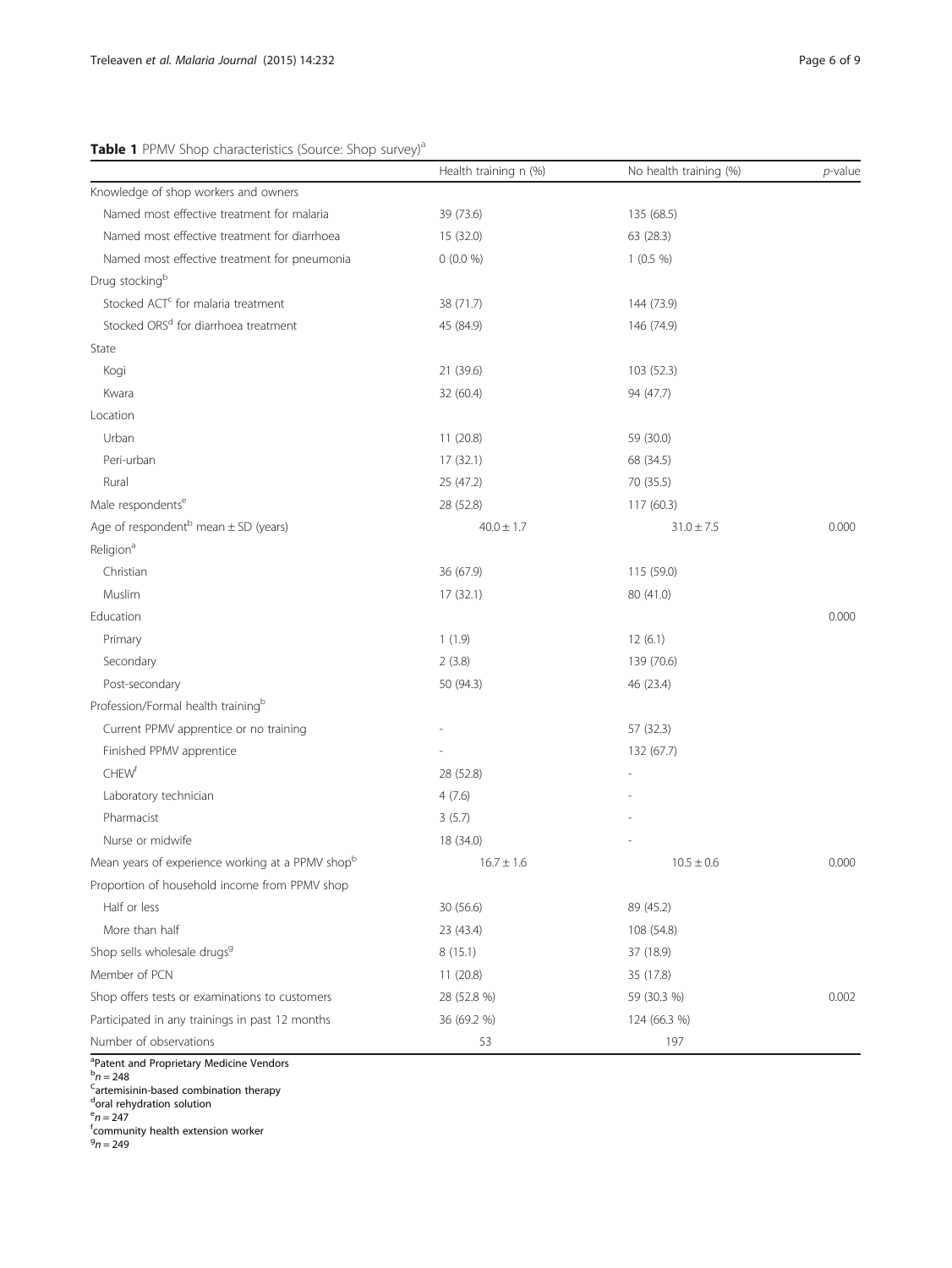|                                                        | Named most effective malaria treatment ( $n = 229$ ) |                 | Stocked ACT $(n = 229)$   |            |
|--------------------------------------------------------|------------------------------------------------------|-----------------|---------------------------|------------|
|                                                        | Odds Ratio (95 % CI)                                 | <i>p</i> -value | Odds Ratio (95 % CI)      | $p$ -value |
| Kogi (vs Kwara)                                        | 4.093*** (1.711-9.793)                               | 0.002           | $0.702$ (0.309 - 1.597)   | 0.399      |
| Urban location (vs rural)                              | 1.794 (0.782-4.093)                                  | 0.165           | $0.713(0.331 - 1.537)$    | 0.388      |
| Peri-urban location (vs rural)                         | $1.073$ (0.486 - 2.370)                              | 0.862           | 1.346 (0.610 - 2.968)     | 0.462      |
| Age (years)                                            | $0.975(0.933 - 1.020)$                               | 0.273           | $0.969$ (0.930 - 1.012)   | 0.152      |
| Has formal health training (vs none)                   | $1.658$ (0.694 - 3.959)                              | 0.255           | $0.650$ (0.286 - 1.477)   | 0.304      |
| Years of experience                                    | $1.038(0.979 - 1.101)$                               | 0.207           | $1.048(0.991 - 1.108)$    | 0.104      |
| Muslim respondent (vs Christian)                       | $0.564(0.283 - 1.122)$                               | 0.103           | $0.670$ (0.332 - 1.354)   | 0.265      |
| PCN member (vs not a member)                           | $3.181***$ (1.165-8.685)                             | 0.024           | $1.190(0.524 - 2.703)$    | 0.677      |
| Majority of household income is from shop (vs no)      | $1.047(0.521 - 2.103)$                               | 0.897           | $0.540$ (0.264 - 1.105)   | 0.149      |
| Shop sells wholesale drugs (vs no)                     | $4.230**$ (1.351 - 13.680)                           | 0.014           | $0.643$ (0.282 - 1.466)   | 0.293      |
| Participated in any trainings in previous year (vs no) | $2.397**$ (1.135 - 5.060)                            | 0.022           | $1.444$ $(0.723 - 2.873)$ | 0.295      |
| Shop offers tests or examinations to customers (vs no) | $0.763$ (0.383 - 1.520)                              | 0.442           | $1.578(0.796 - 3.128)$    | 0.192      |

<span id="page-6-0"></span>Table 2 Multivariable logistic regression of the likelihood of the PPMV's knowledge and stocking of most effective treatments for malaria. (Source: Shop survey)

 $\frac{1}{2}$   $\frac{1}{p}$   $\lt$  0.1, \*\* p  $\lt$  0.05, \*\*\* p  $\lt$  0.01

though some PPMVs have formal health training, it does not consistently relate to increased knowledge of optimal treatment or stocking behaviour. For PPMVs to be engaged in delivering iCCM, further training is needed to increase basic health knowledge and improve stocking and selling practices. Further research should be undertaken to identify optimal training methods to increase PPMV knowledge.

These findings corroborate other reports that PPMVs sell a range of medicines beyond their scope of service, including antibiotics [[11](#page-8-0), [27, 28\]](#page-8-0), yet under-stock low-demand products [[23](#page-8-0)]. Concerted campaigns to increase awareness of prompt treatment for malaria in combination with supply-side drug subsidies have bolstered the sales of ACTs and resulted in a higher proportion of shops stocking ACTs across Nigeria [\[20, 29](#page-8-0)]. Broader customer demand and awareness of the correct treatments for other paediatric illnesses are needed to reinforce optimal PPMV stocking and selling behaviours. For example, caregiver knowledge of symptoms and treatment for diarrhoea remains low [\[23, 30](#page-8-0)], and a similar campaign to generate demand for proper care-seeking and treatment from qualified and trained providers is needed in concert with increased zinc supply at PPMVs.

Current efforts to implement iCCM in Nigeria must consider these factors in advance of programme scale-up. In particular, according to the current implementation

Table 3 Multivariable logistic regression of the likelihood of the PPMV's knowledge and stocking of most effective treatments for diarrhoea. (Source: Shop survey)

|                                                        | Named most effective diarrhoea treatment ( $n = 229$ ) |            | Stocked ORS $(n = 229)$   |            |
|--------------------------------------------------------|--------------------------------------------------------|------------|---------------------------|------------|
|                                                        | Odds ratio (95 % CI)                                   | $p$ -value | Odds ratio (95 % CI)      | $p$ -value |
| Kogi (vs Kwara)                                        | $0.240***$ (0.104 - 0.555)                             | 0.001      | $1.524$ (0.655 - 3.544)   | 0.328      |
| Urban location (vs rural)                              | $0.844$ (0.376 - 1.893)                                | 0.681      | $1.237(0.549 - 2.791)$    | 0.608      |
| Peri-urban location (vs rural)                         | $1.272$ (0.598 - 2.705)                                | 0.532      | $1.093$ (0.493 - 2.424)   | 0.827      |
| Male (vs female)                                       | $0.563$ (0.258 - 1.228)                                | 0.149      | $0.783$ $(0.346 - 1.771)$ | 0.556      |
| Age (years)                                            | $1.004$ (0.961 - 1.049)                                | 0.862      | $0.966$ (0.925 - 1.009)   | 0.118      |
| Has formal health training (vs no)                     | $0.551$ (0.237 - 1.279)                                | 0.165      | $2.625**$ (1.013 - 6.802) | 0.047      |
| Years of experience                                    | $0.996$ (0.942 - 1.053)                                | 0.888      | $1.017(0.960 - 1.078)$    | 0.565      |
| Muslim respondent (vs Christian)                       | $0.836$ (0.420 - 1.664)                                | 0.609      | $0.613$ (0.305 - 1.229)   | 0.168      |
| PCN member (vs no)                                     | $1.690(0.774 - 3.692)$                                 | 0.188      | $1.849(0.731 - 4.682)$    | 0.194      |
| Majority of household income is from shop (vs no)      | $1.143(0.573 - 2.279)$                                 | 0.704      | $1.322$ (0.655 - 2.670)   | 0.436      |
| Shop sells wholesale drugs (vs no)                     | $0.565$ (0.227 - 1.409)                                | 0.221      | $1.923$ (0.706 - 5.233)   | 0.201      |
| Participated in any trainings in previous year (vs no) | $1.538$ (0.746 - 3.250)                                | 0.249      | $1.253$ (0.608 - 2.582)   | 0.540      |
| Shop offers tests or examinations to customers (vs no) | $1.119(0.576 - 2.171)$                                 | 0.739      | $1.076$ (0.537 - 2.157)   | 0.836      |

 $\frac{1}{2} p < 0.1$ , \*\*  $p < 0.05$ , \*\*\*  $p < 0.01$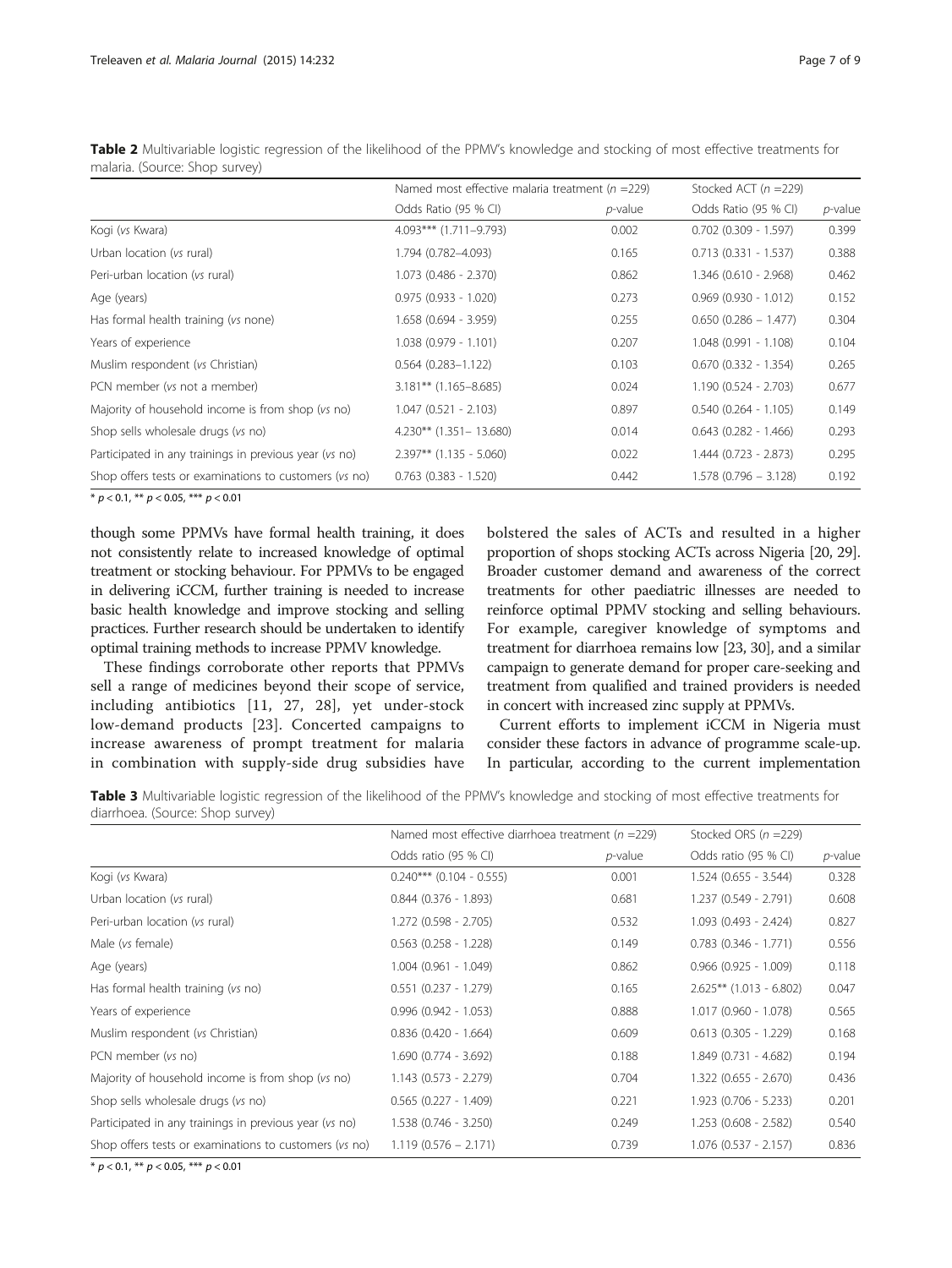<span id="page-7-0"></span>framework, PPMVs are eligible to become communitybased resource persons trained and certified to deliver iCCM. Elsewhere, trained community health workers have successfully participated in iCCM efforts. In Ghana and Uganda, lay community health workers trained in dosing and referral for treatment of fever and pneumonia, respectively, provided appropriate treatment for a majority of cases among children under five years of age [\[31, 32](#page-8-0)]. In Uganda, drug retailers trained in iCCM and given diagnostic supplies and pre-packaged child formulations of ACT, amoxicillin, and ORS and zinc correctly managed childhood illnesses in 87.7 % of cases [\[33](#page-8-0)]. This suggests that PPMVs may serve as an effective lay cadre of iCCM providers in Nigeria, if properly trained. However, current PPMV regulations are inconsistent with iCCM guidelines, which allow certified providers to treat uncomplicated diarrhoea, malaria, and pneumonia with ORS and zinc, ACT, and amoxicillin, respectively. The prohibition of antibiotic sales at PPMVs precludes legally training them on the proper treatment of pneumonia or other bacterial infections, as well as enforcing regulatory mechanisms to ensure medicines are of high quality and properly formulated for children. While the large existing numbers of PPMVs in Nigeria could be leveraged to quickly increase access to these basic paediatric services, regulations must be harmonized with national policies and iCCM guidelines to provide PPMVs with the training necessary to effectively treat uncomplicated episodes of the most common paediatric illnesses, and recognize and refer when necessary.

Several limitations of this study should be noted. The sample of PPMVs was limited by security and logistical concerns and was not representative of the census, which may reduce the external generalizability of the paper's results. While the census indicated over half of PPMVs had formal health training, only 20 % in the shop survey sample reported this. However, the trends in formal health training are consistent with the census in terms of state and location type as part of the sampling stratification. Training and other sociodemograhic characteristics are self-reported. Questionnaires were written in English and administered in several local languages, allowing for potential errors in translation. Stocking practices of essential medicines did not record which formulations were sold or whether the formulation stocked was an approved form. Despite these challenges, this paper provides the most comprehensive assessment of knowledge and stocking for the integrated treatment of childhood malaria, diarrhoea, and pneumonia at PPMVs in Nigeria to date.

## Conclusions

PPMVs may provide an opportunity to improve children's health at the community level, but several challenges remain, including sub-optimal stocking and selling practices. Although PPMVs are included as implementers of iCCM under current guidelines, their role as community resource persons remains unclear. There is a need to ensure PPMVs understand how to correctly administer the essential medicines they stock through improved training mechanisms, in order to effectively increase access to quality-assured paediatric care in Nigeria.

#### Abbreviations

ACT: Artemisinin-based combination therapy; CHEW: Community health extension worker; iCCM: Integrated community case management; MOH: Ministry of health; NPC: National population commission; ORS: Oral rehydration solution; PCN: Pharmacy council of nigeria; PPMV: Patent and proprietary medicine vendor; UNICEF: United Nations children's fund; WHO: World Health Organization.

#### Competing interests

The authors declare no conflicts of interest. The funders had no role in the study design, data collection, analysis, decision to publish, or preparation of the manuscript. CI, the corresponding author, confirms that she had full access to all the data in the study and had final responsibility for the decision to submit for publication.

#### Authors' contributions

JL conceived of the overall study. JL and ET designed the analytical approach and hypotheses. ET conducted the analysis and wrote the manuscript. LMP provided assistance in writing the manuscript. CI provided technical assistance in study execution and assistance in writing the manuscript. All authors read and approved the final manuscript.

#### Acknowledgements

The authors wish to acknowledge the Bill and Melinda Gates Foundation for financial support of this study. All opinions expressed are those of the authors and not the funding agency. The authors are grateful to Maia Sieverding and Naomi Beyeler for their assistance in study design, and to Nadia Diamond-Smith for feedback on manuscript drafts. We would also like to acknowledge the excellent work of the data collection team, led by Adetunji Ilori, Adepeju Akinrinlewo, David Segun Ayinde, Ibrahim Abubakar, and Sunday Erhiwieta.

#### Author details

<sup>1</sup>Global Health Sciences, University of California, San Francisco, 550 16th Street, Mission Hall, Global Health & Clinical Sciences Building, San Francisco, CA 94158, USA. <sup>2</sup>Department of Social and Behavioral Sciences, University of California, San Francisco, 3333 California St., Suite 455, San Francisco, CA 94143, USA. <sup>3</sup>Society for Family Health, No. 8 Port Harcourt Crescent, Area 11 Garki, Abuja, Nigeria.

### Received: 11 March 2015 Accepted: 22 May 2015 Published online: 04 June 2015

#### References

- Black RE, Cousens S, Johnson HL, Lawn JE, Rudan I, Bassani DG, et al. Global, regional, and national causes of child mortality in 2008: a systematic analysis. Lancet. 2010;375:1969–87.
- 2. Jones G, Steketee RW, Black RE, Bhutta ZA, Morris SS, Bellagio Child Survival Study Group. How many child deaths can we prevent this year? Lancet. 2003;362:65–71.
- 3. WHO. Revised WHO classification and treatment of childhood pneumonia at health facilities: evidence summaries. Geneva: World Health Organization; 2014. [http://apps.who.int/iris/bitstream/10665/137319/1/9789241507813\\_eng.pdf](http://apps.who.int/iris/bitstream/10665/137319/1/9789241507813_eng.pdf).
- 4. WHO. Guidelines for the treatment of malaria. 2nd ed. Geneva: World Health Organization; 2010. [http://whqlibdoc.who.int/publications/2010/](http://whqlibdoc.who.int/publications/2010/9789241547925_eng.pdf) [9789241547925\\_eng.pdf](http://whqlibdoc.who.int/publications/2010/9789241547925_eng.pdf).
- 5. Nigeria Federal Ministry of Health. Draft essential medicines scale-up plan. Abuja, Nigeria; 2009.
- 6. WHO. Diarrhoea: Why children are still dying and what can be done. New York: UNICEF/World Health Organization; 2009. [http://www.who.int/](http://www.who.int/maternal_child_adolescent/documents/9789241598415/en/) [maternal\\_child\\_adolescent/documents/9789241598415/en/.](http://www.who.int/maternal_child_adolescent/documents/9789241598415/en/)